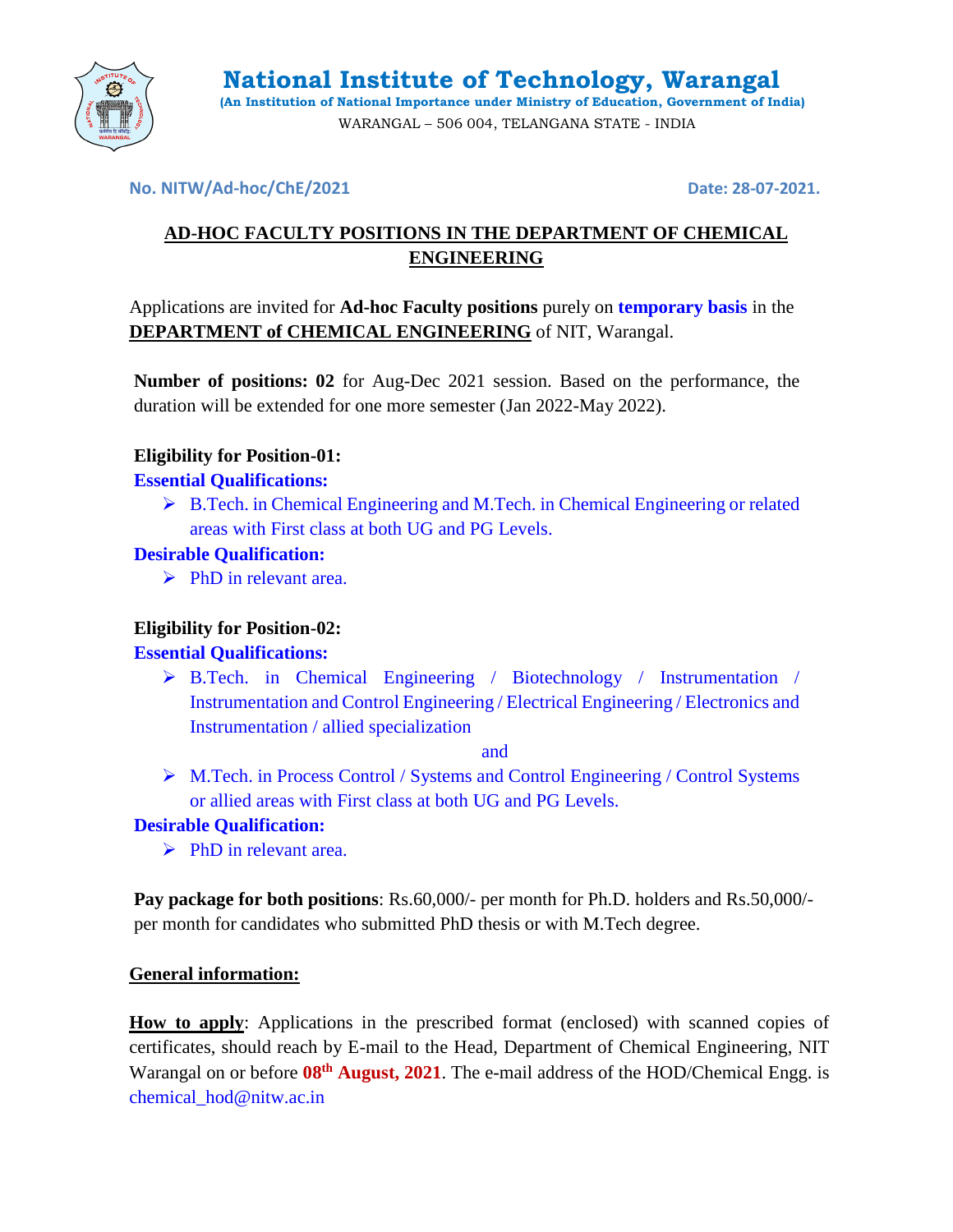Names of the short listed candidates for interview will be displayed on the Institute website by **10 th August, 2021.** No separate call letter will be sent to the shortlisted candidates.

The short listed candidates are required to attend an interview to be held tentatively on  $13<sup>th</sup>$ **August, 2021 through video conference mode/Google meet.** Further details will be shared. Selected candidates are required to join immediately.

\* **\* \***